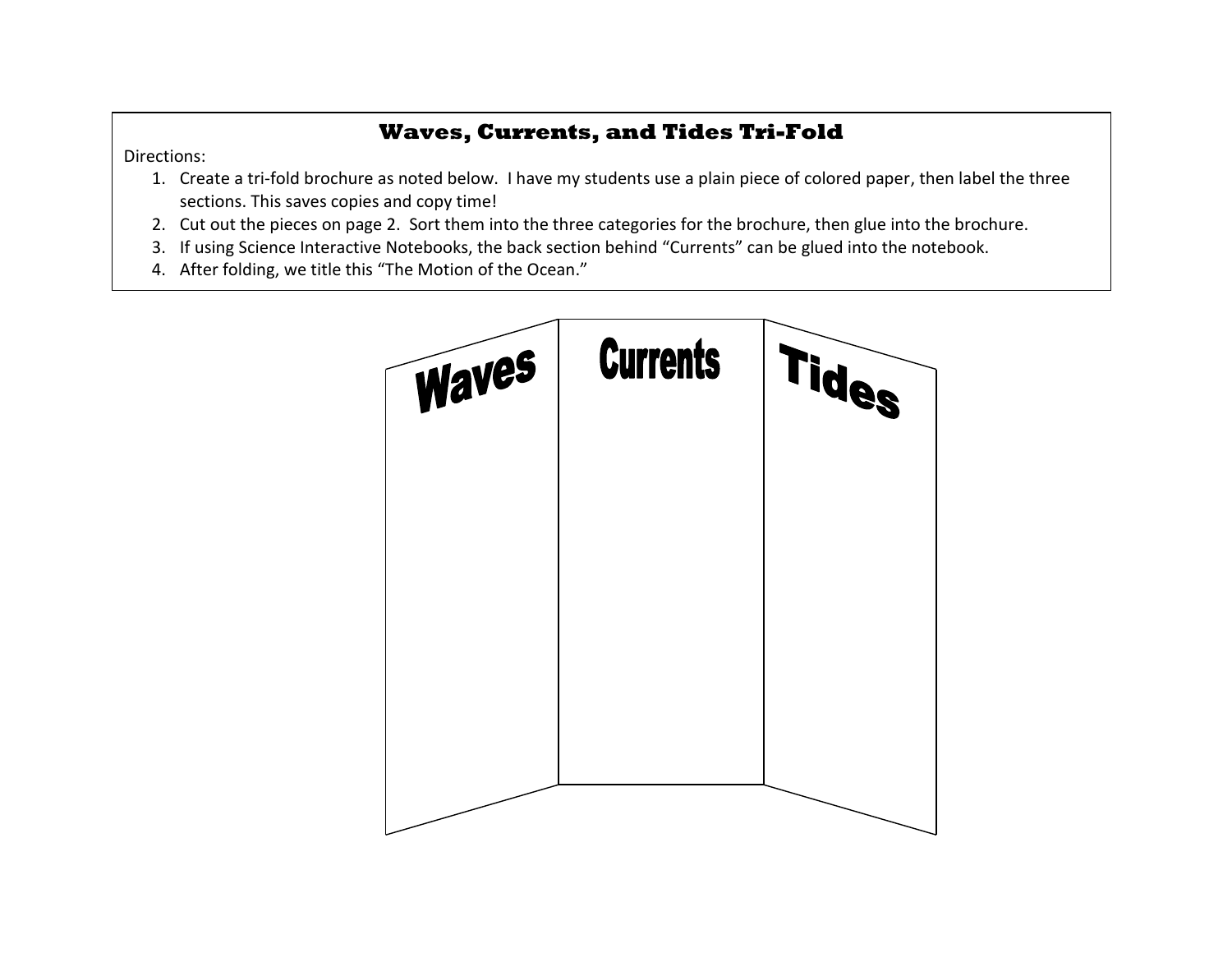| The repeated<br>movement of<br>water.                                                                        | Parts = crest,<br>trough,<br>wavelength, wave<br>height                                | The rise and fall<br>of water in the<br>oceans.                          | The repeated<br>movement of<br>water.                                                                        | Parts = crest,<br>trough,<br>wavelength, wave<br>height                                | The rise and fall<br>of water in the<br>oceans.                          |
|--------------------------------------------------------------------------------------------------------------|----------------------------------------------------------------------------------------|--------------------------------------------------------------------------|--------------------------------------------------------------------------------------------------------------|----------------------------------------------------------------------------------------|--------------------------------------------------------------------------|
| Occurs about<br>twice each day.                                                                              | Flowing streams of<br>water that move<br>through the ocean in a<br>specific direction. | Surface currents<br>are caused by<br>wind.                               | Occurs about<br>twice each day.                                                                              | Flowing streams of<br>water that move<br>through the ocean in a<br>specific direction. | Surface currents<br>are caused by<br>wind.                               |
| They flow in curved<br>paths because of<br>Earth's movement.                                                 | Changes shape as it<br>reaches the shore.                                              | A breaker is<br>formed when the<br>top curls over.                       | They flow in curved<br>paths because of<br>Earth's movement.                                                 | Changes shape as it<br>reaches the shore.                                              | A breaker is<br>formed when the<br>top curls over.                       |
| Caused by the pull<br>of the moon's<br>gravity.                                                              | High tide = highest<br>water level                                                     | Low tide $=$ lowest<br>water level                                       | Caused by the pull<br>of the moon's<br>gravity.                                                              | High tide = highest<br>water level                                                     | Low tide $=$ lowest<br>water level                                       |
| Tsunamis are giant sea<br>waves caused by<br>underwater<br>earthquakes, volcanic<br>eruptions or landslides. | Caused by wind<br>blowing across the<br>surface of the<br>water.                       | The water facing<br>the Moon "bulges"<br>as Earth spins on<br>its axis.  | Tsunamis are giant sea<br>waves caused by<br>underwater<br>earthquakes, volcanic<br>eruptions or landslides. | Caused by wind<br>blowing across the<br>surface of the<br>water.                       | The water facing<br>the Moon "bulges"<br>as Earth spins on<br>its axis.  |
| Warm surface<br>currents come from<br>the equator up to<br>higher latitudes.                                 | Cold surface<br>currents come from<br>the polar regions<br>toward the<br>equator.      | They help move<br>warm and cold<br>water to different<br>parts of Earth. | Warm surface<br>currents come from<br>the equator up to<br>higher latitudes.                                 | Cold surface<br>currents come from<br>the polar regions<br>toward the<br>equator.      | They help move<br>warm and cold<br>water to different<br>parts of Earth. |